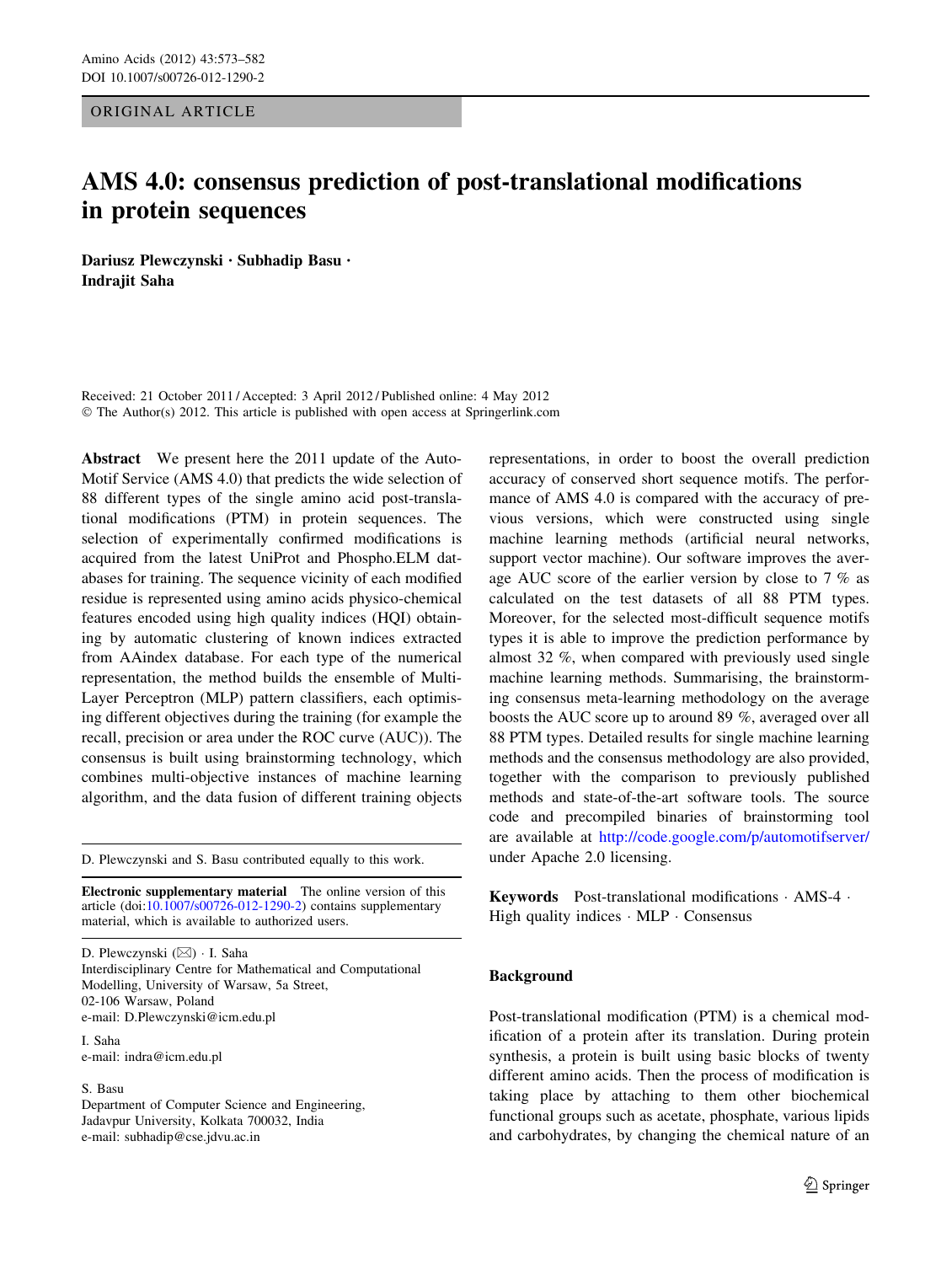amino acid, or by making structural changes, like the formation of disulfide bridges. In the advent of massive next generation sequencing experiments, the availability of whole proteomes requires accurate computational techniques for investigation of protein modification sites in the highthroughput scale. To address these needs we present here the recent update of the AMS tool for identification of posttranslational modification sites in proteins using only sequence information. The method is based on the consensus between efficiently designed artificial neural networks, trained on proteins from the current version of Swiss-Prot database (Bairoch and Apweiler [1999](#page-8-0)) and Phospho.ELM dataset (Diella et al. [2004,](#page-8-0) [2008\)](#page-8-0). The earlier version of the PTM prediction software was released as AMS 3.0 web server (Basu and Plewczynski [2010\)](#page-8-0), and attracted large interest among the scientific community, we observed large internet traffic on our web site [http://code.google.com/p/automotif](http://code.google.com/p/automotifserver/) [server/.](http://code.google.com/p/automotifserver/) The popularity of AMS 3.0 software has prompted us to release an upgraded version of the software, powered by the high quality indices, physico-chemical features and the consensus meta-learning algorithm.

The automatic prediction of PTM sites is an important area of interest for the bioinformatics research community. The currently available PTM prediction tools can be mostly categorised on the basis of their respective classification methodologies and the scope of prediction. In addition some researchers have developed consensus based approaches, that combine several signature recognition methods to scan a given query protein sequence against observed protein signatures. PROSITE (Sigrist et al. [2002\)](#page-9-0) and Sulfinator (Monigatti et al. [2002\)](#page-9-0) are typical examples in this category.

The other popular techniques mostly involve artificial neural network, support vector machine, and other machine learning approaches to PTM site prediction. These include NetPhos (Blom et al. [1999](#page-8-0)) and NetPhosK (Blom et al. [2004;](#page-8-0) Hjerrild et al. [2004\)](#page-8-0), NetOGlyc (Julenius et al. [2005\)](#page-8-0), NetNGlyc, DictyOGlyc (Gupta et al. [1999](#page-8-0)), YinOYang (Gupta and Brunak [2002\)](#page-8-0), PredPhospho (Kim et al. [2004](#page-9-0)), Scansite (Yaffe et al. [2001\)](#page-9-0), GPS (Xue et al., [20052006\)](#page-9-0), PHOSITE (Koenig and Grabe [2004](#page-9-0)), Kinase-Phos 2.0 (Wong et al. [2007](#page-9-0)), etc. Our previously developed web server AutoMotifServer (AMS) (Plewczynski et al. [2005\)](#page-9-0) for prediction of post-translational modification sites in protein sequences also uses SVM classifier with both linear and polynomial kernels. The software was available freely only as the web server at <http://ams2.bioinfo.pl/>. The currently available version of our AutoMotif Server (AMS-3) (Basu and Plewczynski [2010](#page-8-0)) software predicts large set of PTM types using MLP based predictors. More detailed work was done for acetylation prediction by (Xu et al. [2010;](#page-9-0) Gnad et al. [2010\)](#page-8-0) and (Li et al. [2009\)](#page-9-0), who developed lysine acetylation prediction tools using the SVM classifier. The recent work of Wan et al. [\(2008](#page-9-0)) designed an efficient meta-predictor that organise and process predictions from individual source prediction algorithms. They compiled and evaluated their technique on four unbiased phosphorylation site datasets, namely the four major protein kinase families: CDK, CK2, PKA and PKC.

Despite almost a decade of research on computational solutions for this problem, there is still a room for improvement of the precision of in silico methods. The complex nature of functional sequence motifs influences strongly the quality of classification, therefore impacting negatively the prediction accuracy, to be more useful in high-throughput context of systems biology studies. In this paper, we present the consensus approach that is based on fast machine learning method, namely, Multi-Layer Perceptron (MLP) artificial neural network (Rumelhart et al. [1985](#page-9-0)), along with diverse sets of most informative amino acids features selected by high quality indices clustering. More specifically, the current work focuses on: (1) clustering of amino acid indices features in three sets of high quality indices (HQIs), comprising of 8, 24 and 40 different features respectively. These three sets of feature vectors are subsequently referred as HQI-8, HQI-24 and HQI-40 respectively in the rest of the manuscript, (2) estimate the average and the best performances of the recall, precision and AUC optimised MLP predictors on test datasets of 88 different PTM types, separately using HQI-8, HQI-24 and HQI-40 feature vectors, along with the previously used 10 AMS-3 features (referred as AMS3-10 in rest of the manuscript) described in (Basu and Plewczynski [2010](#page-8-0)), (3) for each of those amino acids representations we employ six different consensus strategies among the saved networks for the best recall, precision and AUC optimised predictors, using the features described as AMS3-10, HQI-8, HQI-24 and HQI-40. The schematic block diagram of the developed consensus based prediction technique is shown in Fig. [1](#page-2-0)a, b. The accuracy of new method is significantly larger, when comparing with the previous versions of AMS prediction tool (Basu and Plewczynski [2010\)](#page-8-0). The brainstorming consensus between efficiently designed MLP pattern classifiers and diverse physico-chemical representations is capable of classifying highly complex and nonlinear biological sequence motifs, where non-trivial and weak correlations between amino acid positions and types are important. The proposed meta-learning approach hierarchically improves the quality of predictions by combining results of several, differently optimised sub-methods.

## Methods

We used as the training dataset proteins extracted from the Swiss-Prot Release 57.5 (consisting of 470,369 entries), and Phospho.ELM dataset version 8.2 downloaded from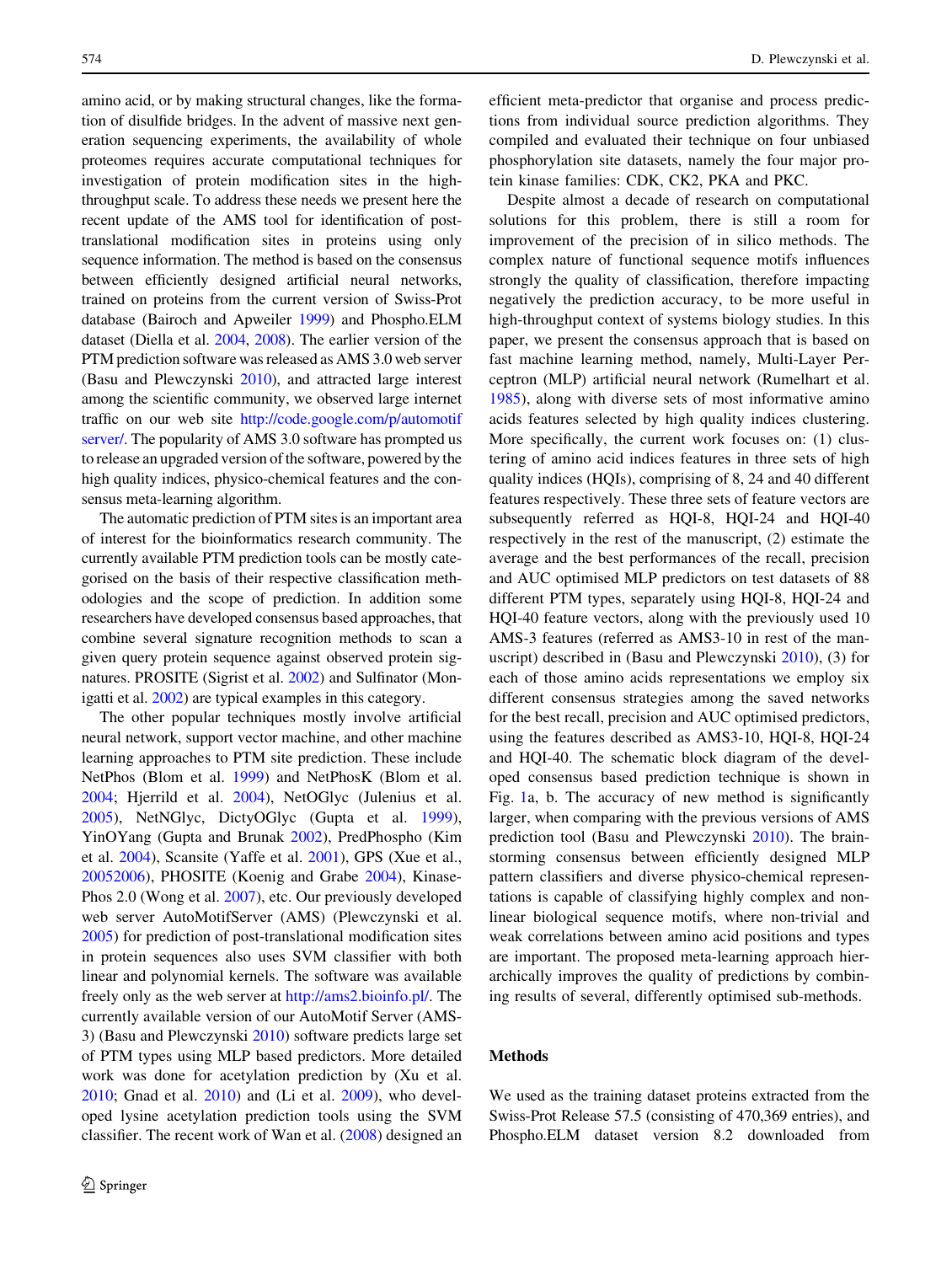<span id="page-2-0"></span>Fig. 1 a The schematic block diagram of the consensus based prediction server for Post-Translational Modification sites in Protein sequences. b a detailed description of the consensus algorithm is shown. The input FASTA format protein sequence is dissected into 9 amino acid long overlapping sequences. Annotated sequence segment databases for 88 PTM types are collected from the recent versions of Swiss-Prot and Phiospho.ELM databases. Features are extracted from AAIndex database release 9.0. Three sets of MLP based classifiers are then trained to generate AUC, Recall and Precision optimised prediction results. Six different consensus schemes are then designed to integrates the set of differently optimised predictors into the single meta-learning predictor, and is able to boost the prediction performance in comparison with the single classification methods



<http://phospho.elm.eu.org/dataset.html> web site. Phospho. ELM version 8.2 contains 4,687 substrate proteins covering 2,217 tyrosine, 14,518 serine and 2,914 Threonine instances.

In our approach, the query protein sequence is dissected into overlapping short sequence segments. Each segment is represented using a vector of numerical values, where each amino acid is described using its physico-chemical characteristics. The database of AAindex ([http://www.genome.](http://www.genome.jp/aaindex/) [jp/aaindex/\)](http://www.genome.jp/aaindex/) has been used to analyse by recently developed consensus fuzzy clustering technique for generating the subsets of HQIs (Saha et al. [2011\)](#page-9-0). AAindex is a database of numerical indices representing various physico-chemical and biochemical properties of amino acids and pairs of amino acids. In 1988, Nakai et al. (Nakai et al. [1988](#page-9-0)) came up with 222 amino acid indices from published literature and investigated the relationships among them using hierarchical clustering analysis. Subsequently, Tomii and Kanehisa (Tomii and Kanehisa [1996\)](#page-9-0) enriched the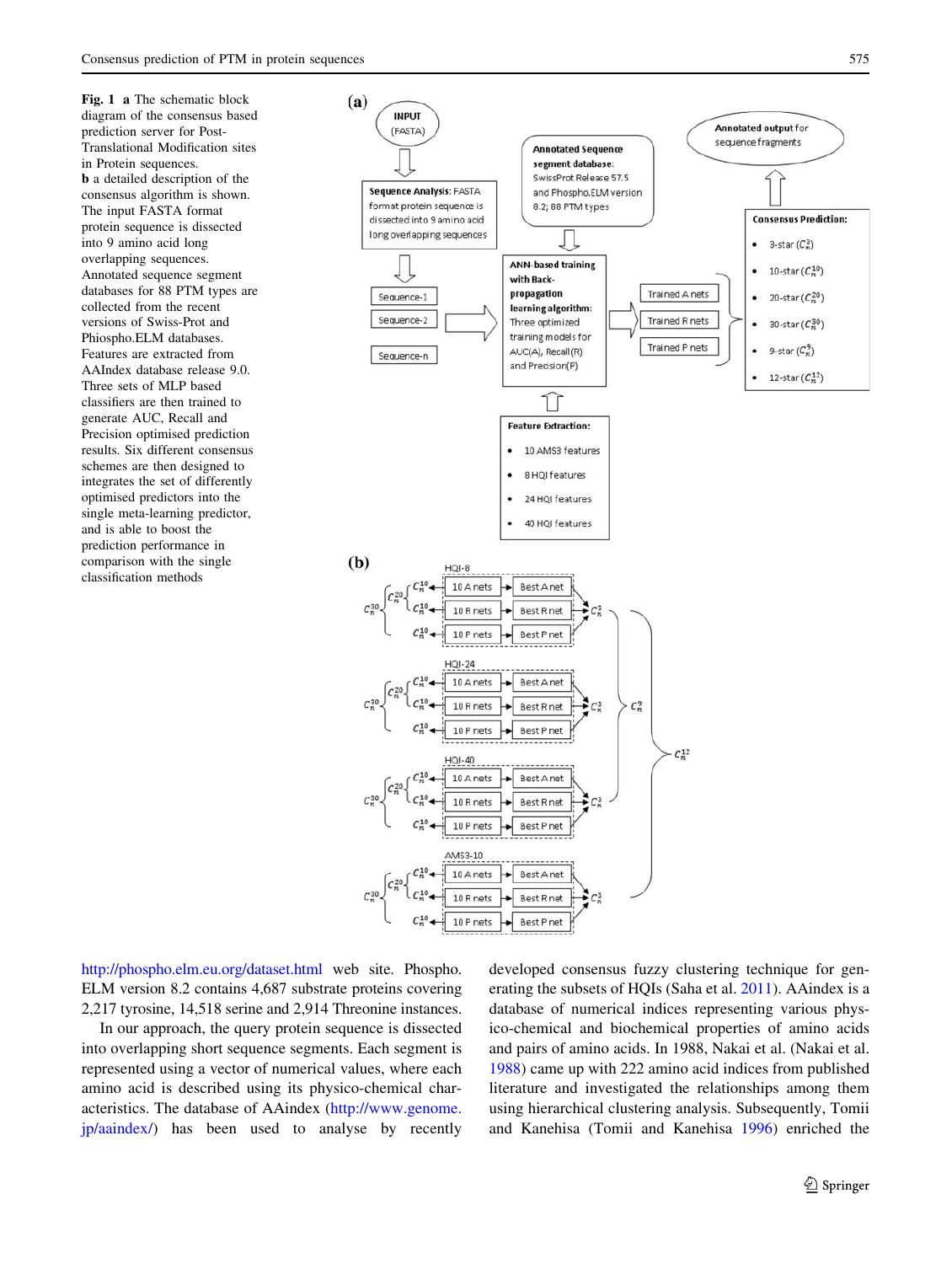AAindex database with 42 amino acid mutation matrices and released as the AAindex2. Recently, 47 amino acid contact potential matrices have been reported as AAindex3. The database is continuously updated by Kawashima et al. (Kawashima et al. [1999,](#page-9-0) [2008](#page-9-0); Kawashima and Kanehisa [2000\)](#page-9-0). Currently, 544 amino acid indices are released in AAindex1 database.

However, the selection of the minimal/optimal set of amino acid indices for different bioinformatics applications is a difficult task and often involves adhoc/sub-optimal choices. It is therefore necessary to group similar indices in clusters and label representative cluster-indices. Moreover, the clustering of Amino acid indices done previously by Tomii et al. (Tomii and Kanehisa [1996](#page-9-0); Kawashima et al. [2008\)](#page-9-0) categorised 402 indices into six groups by using hierarchical clustering technique. Those clusters/groups represent Alpha and turn propensities, Beta propensity, Composition, Hydrophobicity, Physico-chemical properties and other properties. However, 142 amino acid indices of current database have not been clustered. These facts motivated us to analyse the current AAindex database using consensus fuzzy clustering, which we believe better describe the complex nature of chemical and physical similarity between amino acids. The consensus fuzzy clustering technique has been developed by using the majority voting of all recently proposed fuzzy clustering techniques (Bezdek [1981](#page-8-0); Krishnapuram et al. [1999](#page-9-0); Maulik and Bandyopadhyay [2003;](#page-9-0) Maulik and Saha [2009,](#page-9-0) [2010;](#page-9-0) Mauliket al [2010](#page-9-0)). After clustering of enhanced AAindex database, we have found three (3) new clusters, overall eight (8) clusters, named as Electric properties, Hydrophobicity, Alpha and Turn propensities, Physicochemical properties, Residue propensity, Composition, Beta propensity and Intrinsic propensities. The detail description of the clustering method, clustering software and supplementary material with clustering quality results are given at <http://sysbio.icm.edu.pl/aaindex/AAindex/> (Saha et al. [2011\)](#page-9-0).

In order to provide the HQIs for the consensus fuzzy clustering results, three different approaches are used, which provide three different subsets of indices from the large AAindex database. For computing the high quality indices 8 (HQI-8), medoid (centre) of eight clusters is considered, which gives us indices called BLAM930101, BIOV880101, MAXF760101, TSAJ990101, NAKH920108, CEDJ970104, LIFS790101, MIYS990104. Similarly, for HQI-24 and HQI-40, three and five indices are considered from each cluster, respectively. For computing HQI-24, including the cluster medoid, other two farthest indices from the medoid are taken for each cluster. These two farthest indices are less significant for that cluster. However, they give more diversable properties of amino acid to that subset. Similarly for HQI-40, including the indices covered by the HQI-24 for all clusters, other two nearest indices of the medoid are considered from each cluster, that give strength to the property of medoids indices. All of these high quality indices HQI-8, HQI-24 and HQI-40 are separately mentioned in the supplementary [\(http://sysbio.icm.edu.pl/aaindex/AAindex/\)](http://sysbio.icm.edu.pl/aaindex/AAindex/) with their amino acid values. The above procedure of computing HQIs is shown in Fig. 2 (Saha et al. [2011\)](#page-9-0).

The identification of PTMs for each sequence segment of the query protein is done using the set of feed-forward artificial neural networks (ANN), which are trained with Back-Propagation (BP) learning algorithm (Rumelhart et al. [1986\)](#page-9-0) to optimise the classification accuracy between the positive and the negative samples in the randomly chosen training subset of sequence segments. The optimisation procedure is tuned to produce three different ANNs, namely separately maximising the Recall (R), Precision (P), and the AUC (A) values for the training dataset chosen for each of the PTM type. For example, for PTM type Phospho\_PKA, 861 positive data samples are generated. Each such data is represented as a 9 residues long sequence. Negative data samples are taken from fragments of sequences, where no known PTMs are observed. In order to generate the train and test samples for classification experiment, 577 samples (67 % of 861) are randomly selected as training patterns, and the rest 284 samples are



Fig. 2 Illustrated the computational procedure of HQIs for two clusters, 'star' points are considered for HQI-2, 'star  $+$  square' points are considered for HQI-6, and 'star  $+$  square  $+$  circle' points are considered for HQI-10. In our case, number of clusters is 8, hence, we got HQI-8, HQI-24 and HQI-40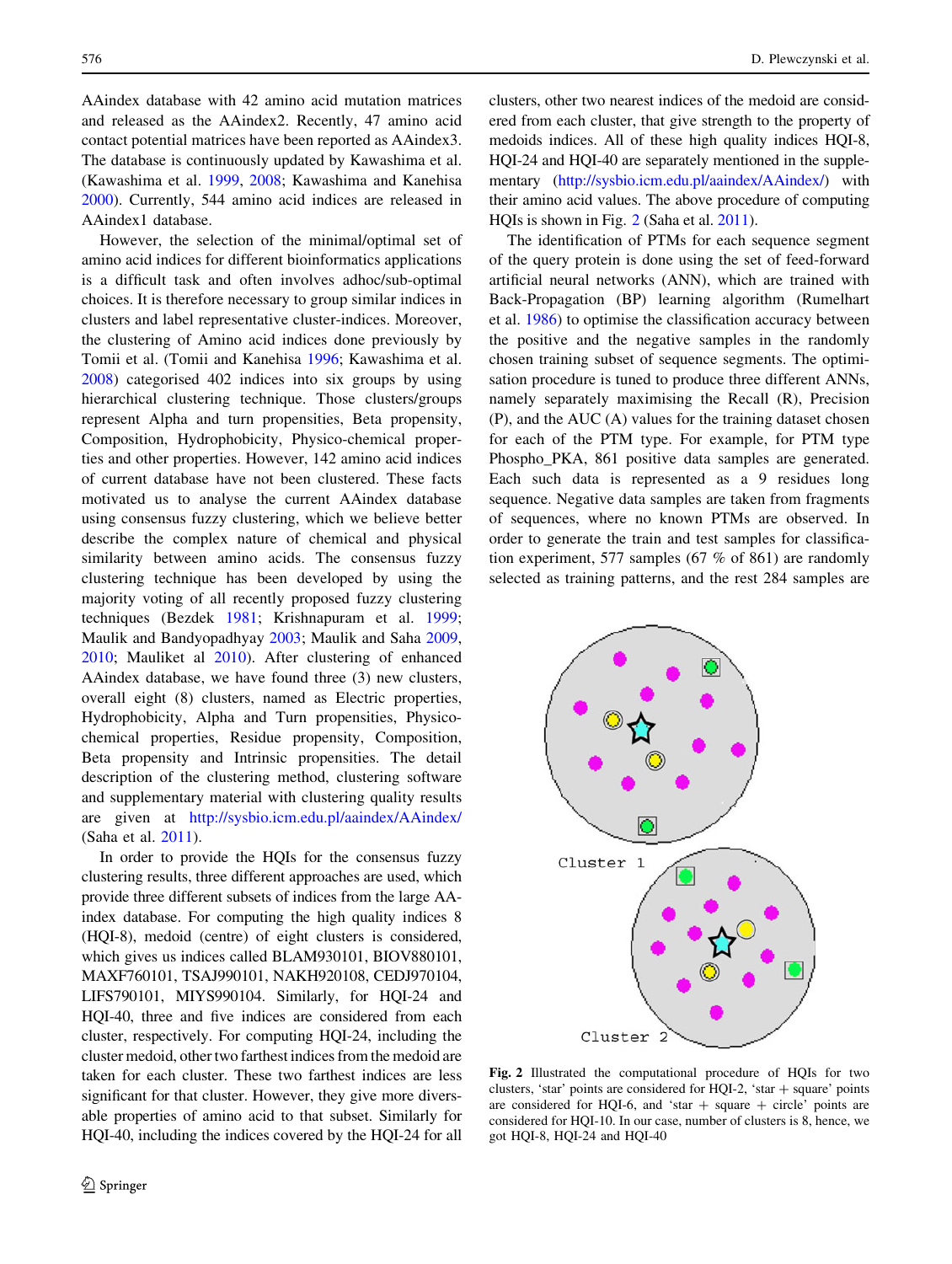considered as test set. In both train and test datasets the ratio between the positive and negative data samples are maintained as 1:5. Then we extract appropriate features (AMS3-10, HQI-8 etc.) for each of the data sequences. An MLP classifier with BP learning strategy is then trained for a fixed number of iterations over the training data samples, to finally predict the test patterns. The hidden neurons (in the only hidden layer) are varied from 2 to 20 in steps of 2. During the training phase, we optimise the network (i.e., adjust interconnection weights) to generate optimum Recall, Precision and AUC scores. The training is continued for a fixed number of iterations. To avoid over-fitting, network weights are saved as intermediate files at different stages of training. The network with best performance (among the set of intermediate networks generated at different iterations during training) over the test set is finally reported in this manuscript. In the training process, it may so happen that an intermediate network generated at a lower iteration may finally get selected as the best network in that specific training process. Please note that the test data was never used during the training and update of the network weights. All the experiments in the current work are run separately to train the A/R/P networks using the AM3-10, HQI-8, HQI-24 and HQI-40 feature sets. A detailed discussion involving the design issues of the MLP classifiers and A/R/P optimisation strategies are discussed in Basu and Plewczynski [\(2010](#page-8-0)).

To develop the consensus strategy for the current work, we assign the *n-star* quality result (*positive* prediction score) to any test sequence, where  $n$  is the number of optimised ANNs (trained networks) agreeing for the sequence fragment under consideration to be *positive* for a specific PTM type. For example, when a test sequence is classified as positive by all the trained neural networks under consideration, the strength of positive prediction is said to be of  $n$ -star quality. In contrast, if only one network predicts the test sequence to be positive the prediction quality is 1-star. For test of unknown sequences, an enduser may tune the quality of prediction by choosing a specific value of  $n$ . Please note that, for any value of  $n = m$ ;  $m > 1$ , quality consensus of the order  $(m - 1)$ -star are considered as negative predictions. Now we proceed with the aforementioned  $n$ -star quality consensus strategy with different sets of input networks. Here we have worked with six different sets of input network variations, by considering different sets of networks generated by AUC, Recall and Precision optimised trainings for each PTM type.

Agreement over classification decisions is achieved by (1) combining prediction decisions of different trained neural networks generated by varying the number of hidden neurons in each of the optimisation categories A, R and P. Since we varied the hidden neurons from 2 to 20, 10 trained networks are generated in each of the A, R and P optimisation experiments. Therefore, we implement a 10-star consensus scheme for each of A, R and P optimisation schemes. (2) Combining prediction decisions of all neural networks obtained from A and R, thereby working on 20 trained networks in a 20-star consensus scheme. (3) Combining prediction decisions of all neural networks obtained from A, R and P, i.e., a 30-star consensus scheme. (4) Combining prediction decisions of three best performing neural networks obtained from A, R and P, a 3-star consensus. (5) In another consensus scheme, we combine networks across different feature descriptors. 3 best performing networks from A, R and P optimisations are considered for each of the 3 feature descriptors, HQI-8, HQI-24 and HQI-40. This gives 9 networks for a 9-star consensus scheme. (6) In another variation of the previous consensus approach, we combine 12 best performing networks obtained using HQI-8, HQI-24, HQI-40 and AMS3-10 feature descriptors.

The consensus procedures designed in our work address specific requirements from the biologists, generating high recall/precision values for any given query sequence, using respective recall/precision optimised network setups. In addition, the network setup for optimum AUC area gives a balanced prediction for query sequence, resulting in moderately high (optimum) recall/precision values. The classification results are generated along with a probabilistic confidence measure for such decision. The schematic block diagram of the designed consensus based PTM prediction scheme is shown in Fig. [1a](#page-2-0), b. In the following section we describe the detailed theory and notations involved in implementation of the abovementioned consensus algorithm.

#### **Consensus**

In general, we define a  $n$ -star quality consensus scheme as  $C_n^N$ , where N is the number of neural networks participating in the specific consensus strategy, and  $n(1 \le n \le N)$  is the quality of prediction. More specifically, 1-star prediction says that any one of possible N networks predicts the test sequence to be *positive* for the PTM type under consideration, and N-star represents that all networks agreed to the decision. Along this principle, we define the 10-star quality consensus prediction  $C_n^{10}$  as the consensus over 10 variations of hidden neurons (hidden neuron counts 2–20 in steps of 2) for AUC based optimisation. Similarly, we define  $C_n^{20}$  and  $C_n^{30}$  that combine 20 network predictions from A and R, and 30 network predictions from A, R and P respectively. Subsequently,  $C_n^3$  is defined as the consensus among three best A, R, P networks, as described in (4) above (in [Methods](#page-0-0) section).  $C_n^9$  and  $C_n^{12}$  are defined as the consensus over the best networks across different feature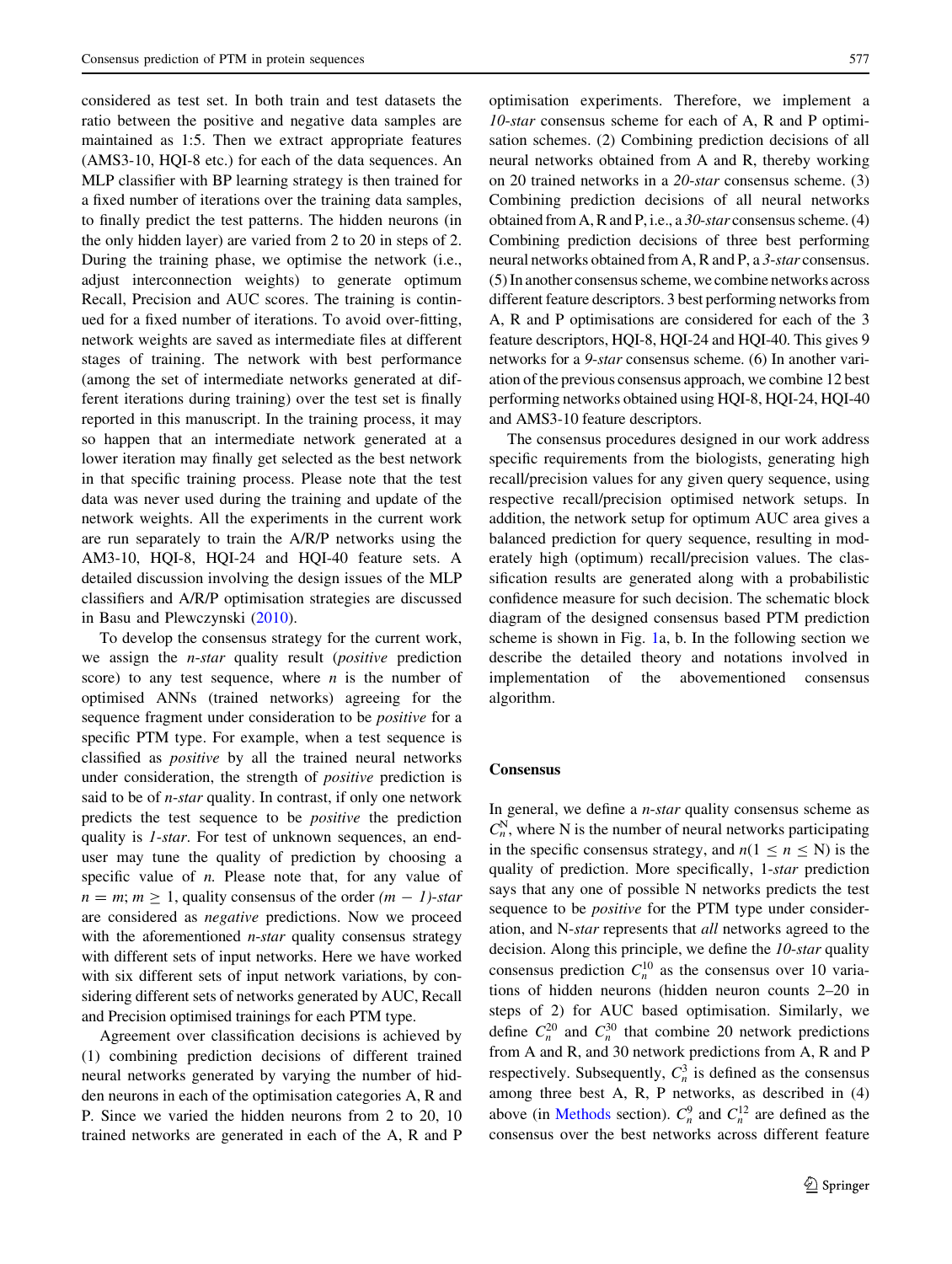sets, as discussed in (5) and (6) respectively. In the following we first discuss the  $C_n^{10}$  consensus algorithm and then describe the other variations.

Let  $n_k^{\text{A}}, n_k^{\text{R}}, n_k^{\text{P}}$  be the MLP networks with k neurons in the hidden layer, designed to generate optimum AUC score (A), Recall (R) and Precision (P) scores respectively over the test dataset. Let  $p_k^A, p_k^R, p_k^P$  be the prediction results corresponding to the networks  $n_k^A, n_k^R, n_k^P$  for any unknown test pattern, where:

$$
p_k^A = \begin{cases} 1; & \text{test pattern is classified as positive by } n_k^A \\ 0; & \text{otherwise} \end{cases}
$$

Similarly  $p_k^R$ ,  $p_k^P$  also generate binary prediction decisions based on the classification confidence of the corresponding MLP classifiers  $n_k^R$  and  $n_k^P$  respectively. Now the general *n*-star consensus is designed as  $C_n^N$ , where  $n =$ minimum number of networks advocating for a test fragment to be positive. The sum of prediction scores is defined as  $S_p^N$ . For example, in case of  $C_n^{10}$  if,  $S_p^{10} = \sum_{k}$  $p_k^{\text{A}}$ ;  $k = 2$  to 20 in steps of 2, a test pattern is said to be predicted with *n*-star quality if  $n \leq S_p^{10}$ . Similarly, for  $C_n^{20}$ , we estimate  $S_p^{20} = \sum_k p_k^A + \sum_k p_k^R$  and for  $C_n^{30}$ ,  $S_p^{30} =$ <br> $\sum_k p_k^A + \sum_k p_k^R$  where  $k = 2$  to 20 in staps of 2 in  $k_{k}p_{k}^{\mathsf{A}} + \sum_{k} p_{k}^{\mathsf{R}} + \sum_{k} p_{k}^{\mathsf{P}}$ , where  $k = 2$  to 20 in steps of 2 in all cases.

For  $C_n^3$  we first define a function Max\_AUC over Testdata (MAT) to select the best performing network in any given optimisation category. The performance is evaluated in terms of maximum AUC score over the test dataset, as already discussed above. Therefore, we first compute  $n_{\text{MAT}}^{\text{A}} = \text{MAT}(n_k^{\text{A}})$  $\mathcal{L}(n_k^{\mathbf{A}}); k = 2 \text{ to } 20 \text{ in steps of } 2.$  Similarly, we compute  $n_{\text{MAT}}^{\text{R}} = \text{MAT}(n_k^{\text{R}})$  and  $n_{\text{MAT}}^{\text{P}} = \text{MAT}$  $n_k^{\rm P}$  $\binom{P}{r_k}$ . The corresponding prediction scores are for the three selected networks are defined as  $p_{\text{MAT}}^{\text{A}}, p_{\text{MAT}}^{\text{R}}$  and  $p_{\text{MAT}}^{\text{P}}$ respectively and the sum of prediction scores as,  $S_p^3 = p_{\text{MAT}}^{\text{A}} + p_{\text{MAT}}^{\text{R}} + p_{\text{MAT}}^{\text{P}}.$ 

In the case of  $C_n^9$  we use the MAT function separately for the three different feature sets under consideration for the current work, viz., HQI-8, HQI-24 and HQI-40. Therefore we define the function  $MAT - HQI - 8$  to generate three best performing nets as  $n_{\text{MAT-HQI-8}}^{\text{A}} = \text{MAT}$  $-HQI - 8(n_k^A)$  $(n_k^{\text{A}}); k = 2 \text{ to } 20 \text{ in steps of } 2$ , and likewise  $n_{\text{MAT-HQI-8}}^R$  and  $n_{\text{MAT-HQI-8}}^P$ . In the same way three best networks are generated by each of the functions MAT  $-HQI - 24$  and  $MAT - HQI - 40$ . The sum of the corresponding prediction scores is then defined as:

$$
S_p^9 = p_{\text{MAT-HQI-8}}^{\text{A}} + p_{\text{MAT-HQI-8}}^{\text{R}} + p_{\text{MAT-HQI-8}}^{\text{R}} + p_{\text{MAT-HQI-24}}^{\text{R}} + p_{\text{MAT-HQI-24}}^{\text{R}} + p_{\text{MAT-HQI-24}}^{\text{R}} + p_{\text{MAT-HQI-40}}^{\text{R}} + p_{\text{MAT-HQI-40}}^{\text{R}} + p_{\text{MAT-HQI-40}}^{\text{R}} + p_{\text{MAT-HQI-40}}^{\text{R}}.
$$

578 D. Plewczynski et al.

Similarly, for  $C_n^{12}$  we use four different MAT functions separately for the four different feature sets, viz., MAT  $-HQI - 8$ , MAT  $-HQI - 24$ , MAT  $-HQI - 40$  and  $MAT - AMS3 - 10$ . The sum of the corresponding prediction scores is then defined as:

$$
S_{p}^{12} = p_{\text{MAT-HQI-8}}^{A} + p_{\text{MAT-HQI-8}}^{R} + p_{\text{MAT-HQI-8}}^{R}
$$
  
+  $p_{\text{MAT-HQI-24}}^{A} + p_{\text{MAT-HQI-24}}^{R} + p_{\text{MAT-HQI-24}}^{R}$   
+  $p_{\text{MAT-HQI-40}}^{A} + p_{\text{MAT-HQI-40}}^{R} + p_{\text{MAT-HQI-40}}^{R}$   
+  $p_{\text{MAT-AMS3-10}}^{A} + p_{\text{MAT-ANS3-10}}^{R} + p_{\text{MAT-AMS3-10}}^{R}$ 

As discussed before, n-star quality result is obtained for any specific PTM type between the ANN networks in any of the six ways, viz.,  $C_n^{10}, C_n^{20}, C_n^{30}, C_n^{3}, C_n^{9}$  or  $C_n^{12}$ . We assign the statistical significance based on ''how many ANNs agree that selected fragment is predicted as Positive for a PTM type''. Implementation and performances of these consensus approaches are discussed in details in the following section.

### Results and discussion

In the current work we have implemented multiple consensus schemes to improve the recognition accuracy of the existing A/R/P optimised single network accuracies. Detail experiment with all the positive samples for each of 88 PTM types is conducted to validate the findings. The experiment is conducted with the optimised AUC, Recall and Precision networks over 10 different hidden neuron variations for each PTM type during the training process. System and methods related to these optimum single networks are reported in one of our recent works (Basu and Plewczynski [2010](#page-8-0)). AUC, Recall and Precision performances corresponding to the training and test datasets of 88 different PTM types is given in the supplementary excel sheet. The objective of the current work is to design a consensus based meta-prediction scheme over such trained networks. To compare the current results with the single network performances only the AUC values are considered. Detailed experimental results for *n-star* quality predictions for  $C_n^{10}, C_n^{20}, C_n^{30}, C_n^{3}, C_n^{9}$  and  $C_n^{12}$  consensus schemes are given in the supplementary excel sheet. Table [1](#page-6-0) shows overall comparison of single network performances with the variations of n-star consensus results for 15 most promising PTM types, where significant performance gains are observed. It may also be observed from the experiments that the consensus strategy improves the prediction performances for almost all the PTM types, considered for the current work.

We have also compared the performance of the current experiment with the existing software tools, viz., GPS,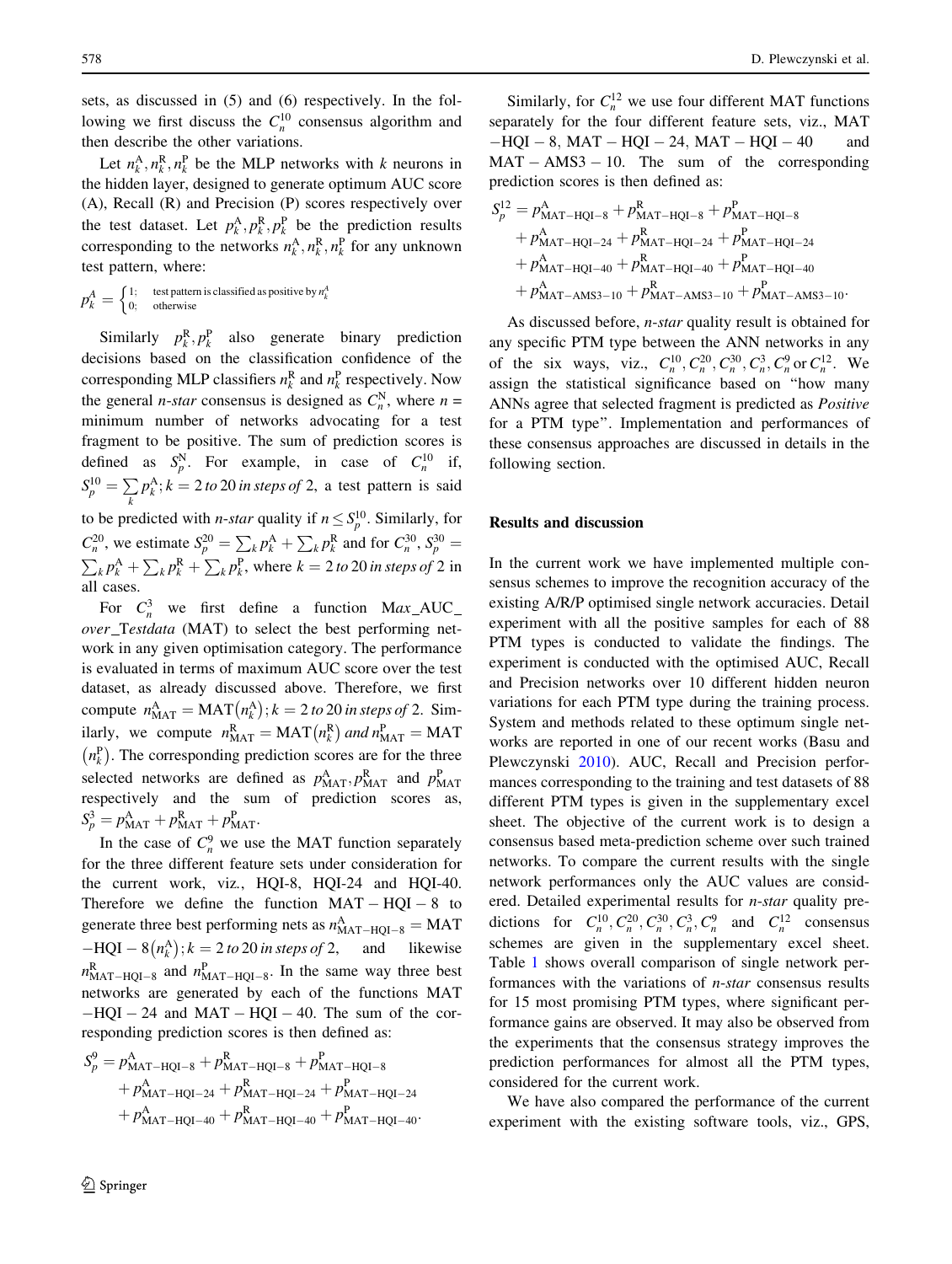<span id="page-6-0"></span>KinasePhos, NetPhosK, PPSP, PredPhospho, Scansite and the Meta-predictor tool, along with our previously developed AMS-3 software. Four significant PTM types, CDK\_group, CK2\_group, PKA\_group and PKC\_group are considered for this benchmark comparison. The designed consensus strategy improves the recognition performance of the existing AMS-3 software in case of most PTM types under consideration. Details of this experiment are shown in Table 2. Apart from our AMS-3 tool, the PPSP, Net-PhosK and Meta-predictor tools came in comparison with the developed AMS-4 software, with respect to the reported AUC scores. In fact, the performance of AMS-4 is less than NetPhosK and Meta-predictor scores in the case of the CK2\_group. Furthermore, in the case of the PKA\_group, the performances of AMS-4 and Meta-predictor are found to be at par. PPSP scores are also found to be close to the

AMS-4 performances for the PKA\_group and the CK2\_group. However, for the PTM types, CDK\_group and PKC group, AMS-4 performance is found to be higher than the other tools under consideration. Overall, it may fairly be assessed that the performance of the new AMS-4 software is noteworthy and comparable with the existing software tools in this domain. In case of Lysine acytelation predictions, the current AMS-4 software also performs satisfactorily in comparison with some of the tools dedicated for the said prediction purpose. The average Recall/ Sensitivity reported in (Xu et al. [2010\)](#page-9-0) is in the range of 80 %. Similarly (Gnad et al. [2010](#page-8-0)) have used SVM to predict acetylated residues and reported Recall of 78 % on input data containing equal numbers of modified and nonmodified residues. Acetylation prediction on lysine residues in (Li et al. [2009\)](#page-9-0) has shown accuracies in the range

Table 1 Experimental results on 15 important PTM types are shown, where the developed consensus scheme is found to be significantly improving the corresponding AUC scores of the best single network based prediction strategies

| <b>PTM</b>            | Single network<br>$AMS-3$ |          | AMS-4 Meta-Consensus | Gain over AMS-3 (%) |           |
|-----------------------|---------------------------|----------|----------------------|---------------------|-----------|
|                       |                           |          |                      |                     |           |
|                       | Average                   | Maximum  | Maximum              | Average             | Maximum   |
| Phosphothreonine_CDC2 | 0.685068                  | 0.698365 | 0.910212             | 32.864475           | 30.33471  |
| GRK_group             | 0.614195                  | 0.693856 | 0.776483             | 26.422879           | 11.908379 |
| CK1_group             | 0.4375                    | 0.4375   | 0.541667             | 23.8096             | 23.8096   |
| AMPK_group            | 0.769388                  | 0.77551  | 0.94898              | 23.342189           | 22.368506 |
| Abl                   | 0.689333                  | 0.693333 | 0.833333             | 20.889759           | 20.192317 |
| Lyn                   | 0.676389                  | 0.680556 | 0.805556             | 19.096555           | 18.367335 |
| Phosphoserine         | 0.734679                  | 0.769004 | 0.865732             | 17.838131           | 12.578348 |
| Tyrosine              | 0.81172                   | 0.827492 | 0.954545             | 17.595353           | 15.353985 |
| PLK1                  | 0.729353                  | 0.743781 | 0.854892             | 17.212379           | 14.938671 |
| MAPK14                | 0.738125                  | 0.74375  | 0.8625               | 16.850127           | 15.966387 |
| GSK-3_group           | 0.747253                  | 0.747253 | 0.870879             | 16.544062           | 16.544062 |
| $PDK-1$               | 0.7375                    | 0.8125   | 0.854167             | 15.819254           | 5.1282462 |
| MAPKAPK2              | 0.647619                  | 0.649471 | 0.743386             | 14.787553           | 14.46023  |
| ATM                   | 0.83347                   | 0.842033 | 0.950549             | 14.047176           | 12.887381 |
| Syk                   | 0.685417                  | 0.6875   | 0.770833             | 12.461903           | 12.121164 |

| Table 2 Performance (AUC        |
|---------------------------------|
| score) of the current AMS 4.0   |
| experiment, for some of the key |
| PTM types is compared with the  |
| existing state-of-the-art       |
| software tools                  |

The highest performances are highlighted corresponding to each PTM type

|                   | $CDK_{group}$ | $CK2$ _group | PKA_group | PKC_group |
|-------------------|---------------|--------------|-----------|-----------|
| <b>GPS</b>        | 0.87          | 0.81         | 0.84      | 0.75      |
| <b>KinasePhos</b> | 0.87          | 0.75         | 0.82      | 0.74      |
| <b>NetPhosK</b>   | 0.77          | 0.93         | 0.87      | 0.75      |
| <b>PPSP</b>       | 0.87          | 0.87         | 0.88      | 0.79      |
| PredPhospho       | 0.86          | 0.77         | 0.85      | 0.71      |
| Scansite          | 0.75          | 0.77         | 0.76      | 0.63      |
| Meta-predictor    | 0.89          | 0.93         | 0.89      | 0.82      |
| AMS 3.0           | 0.92          | 0.87         | 0.88      | 0.84      |
| AMS 4.0           | 0.95          | 0.88         | 0.89      | 0.86      |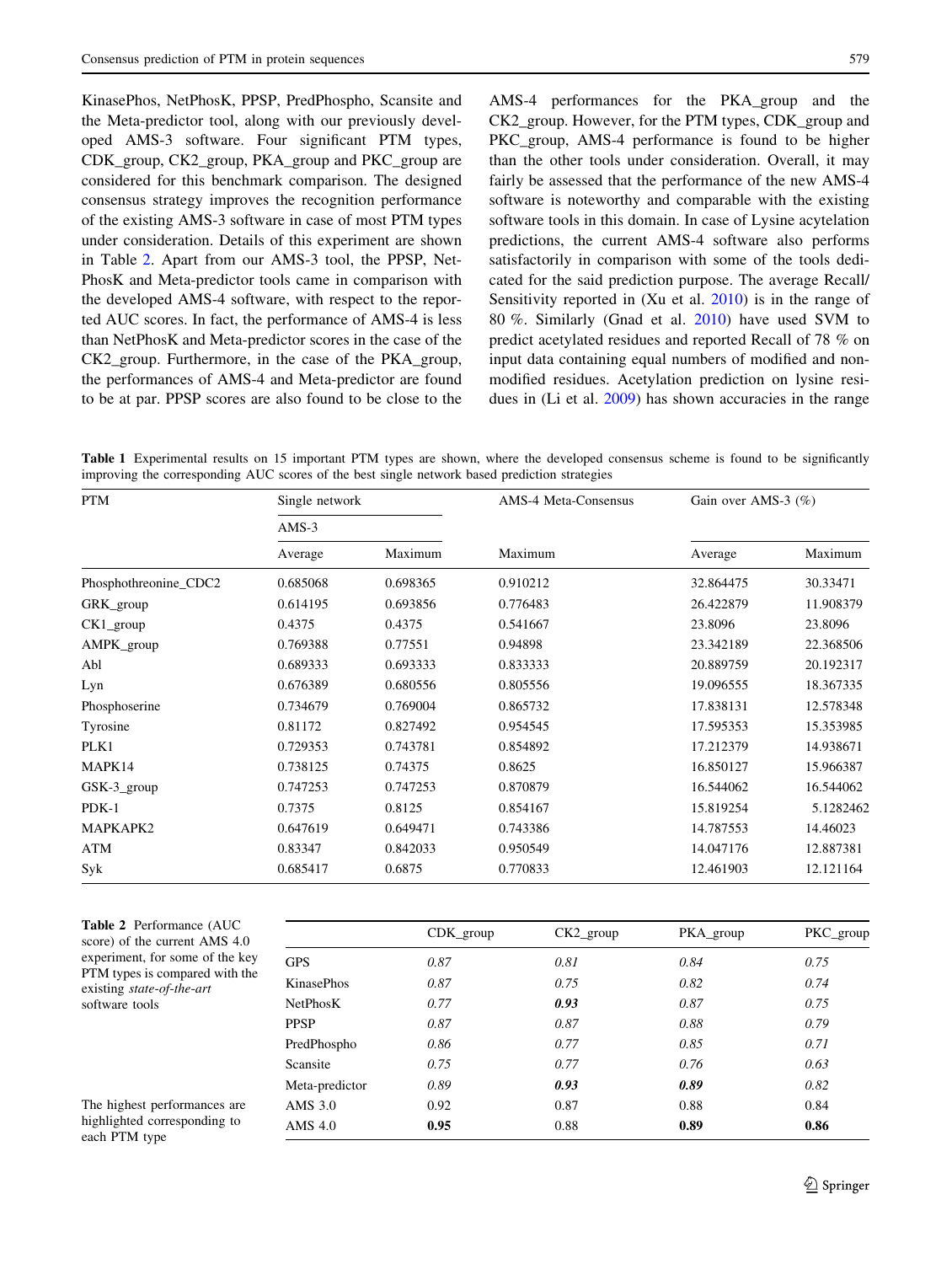75–77 % using SVM pattern classifier. In the current work we predict acetyllysine PTM type with over 90 % Recall, Precision and AUC scores. Although the comparison is not performed on an identical test dataset, it may safely be concluded that the current consensus approach performs satisfactorily for acetylation predictions as well.

The current experimental protocol improves the performance of our previously designed AMS 3.0 tool by more than 6 % on average (over all the 88 PTM types). Please note that, for many PTM types the prediction accuracy was already in the nineties, thereby having limited scope in increment of performance numbers. Keeping that in mind, an average performance increment of 6 % may be considered significant. The developed AMS 4.0 tool is a big step ahead of our previous AMS 3.0 tool. The key improvements are, (1) development of a wide variety of consensus strategies to combine the strength of multiple single networks (MLP based classifiers) to boost the prediction performance for a wide variety of PTM types, (2) clustering of amino acid physico-chemical features [\(http://sysbio.icm.edu.pl/aaindex/AAindex/\)](http://sysbio.icm.edu.pl/aaindex/AAindex/), categorise them as three different indices sets, viz., HQI-8, HQI-24 and HQI-40, and use them prudently for solving the problem under consideration, (3) development of a consensus among the heuristically chosen AMS 3.0 features, and the three sets of HQI features, and (4) development of a meta-consensus strategy by selecting the best approach for each PTM type.

In the current work, we first employ the consensus strategy over the existing classifiers, designed for the AMS 3.0 tool. The average AUC performances of  $C_n^{10}, C_n^{20}, C_n^{30}$ and  $C_n^3$  based consensus strategies are compared with the corresponding single network performances. More specifically, the AMS 4.0 consensus predictions for each PTM are compared with two different AMS 3.0 performance measures, viz., (1) average AUC score over 10 different variations of hidden layer neurons for the MLPs, and, (2) maximum AUC score over the 10 variations. In the same way, we compare the AMS 4.0 performance (for  $C_n^{10}$ ,  $C_n^{20}$ ,  $C_n^{30}$  and  $C_n^{3}$ ) with the single network performances corresponding to the HQI-8, HQI-24 and HQI-40 feature sets. It may be observed from the detailed comparison table, given in the supplementary excel sheet, that the average of average AMS 3.0 AUC scores over 88 PTM types is around 83.45 %, while the average of maximum AUC scores is 84.20 %. Using consensus prediction over AMS 3.0 results, the average AUC score could be enhanced by around 2 %. The  $C_n^{30}$  consensus strategy is found to be superior among the four contender consensus schemes. The average AUC score of 85.88 % is achieved in case of  $C_n^{30}$  over AMS 3.0 results. The average  $C_n^{30}$  AUC scores over HQI-8, HQI-24 and HQI 40 feature sets are reported as 84.05, 84.88 and 85.57 %, an improvement of

around 2 % in corresponding single network performances. Although the average benefit of the use of HQI features over AMS 3.0, are not so apparent from the average consensus results, the choice of HQI features contributed in specific PTM types with significant gains. In addition, we have designed the  $C_n^9$  and  $C_n^{12}$  consensus strategies by combining classifiers from different feature combinations. The first scheme combines all the three HQI feature combinations and the later combines all the four, viz., AMS3- 10, HQI-8, HQI-24 and HQI-24. The average AUC score of 87.79 % is achieved for  $C_n^{12}$  (best among the six consensus schemes and a gain of around 4 % over average AMS 3.0 performance). Finally, a meta-consensus strategy identifies the best scheme (among the possible six) for each of the PTM types, and the average AUC score of 88.79 % is achieved.

It may be worth mentioning in this context that the recognition performances reported in the original AMS 3.0 work (Basu and Plewczynski [2010\)](#page-8-0) are not used in the current work for the comparison purpose. This is primarily because the sharp difference in the two experimental protocols. Current version of the dataset is very different from the earlier one and incorporates newer/additional variations of positive samples for most PTM types. In addition, the earlier dataset had many redundancies in positive samples (similar short sequences amino acid collected from different proteins), which are completely removed in the current dataset. Therefore, to compare the performance of AMS 4.0 we have recomputed the complete AMS 3.0 experiment to develop the new test-bed for performance evaluation.

We also compute performance gains for individual PTM types by comparing the meta-consensus AUC score with, (1) the corresponding average AMS 3.0 score for the PTM type, and (2) the maximum AMS 3.0 AUC score. From the supplementary sheets and from Table [1,](#page-6-0) it may be observed that up to 32 % performance gain (with respect to the average AMS 3.0 AUC score) could be achieved using the AMS 4.0 tool. More than 10 % average performance gains could be achieved for 21 PTM types. Overall, 6.94 % performance gain is observed for 88 PTM types. The average gains with respect to the maximum AUC scores of AMS 3.0 tool is estimated as 5.88 %. As for example, for the PTM type Phosphothreonine\_CDC2 an average performance gain of 32.86 % is observed. The corresponding gain with respect to the maximum AMS 3.0 AUC score is 30.33 %. The average AUC score is improved from 68.5 % to 91.02 % in this case. For PTM types GRK\_group, CK1\_group, AMPK\_group and Abl over 20 % boost over average AUC score is observed. Key PTM types like Phospho\_PKA, Phospho\_PKC, Phospho\_CDC2 and Phospho\_auto have registered performance gains of 2.75, 2.79, 5.12 and 2.92 % over corresponding maximum AUC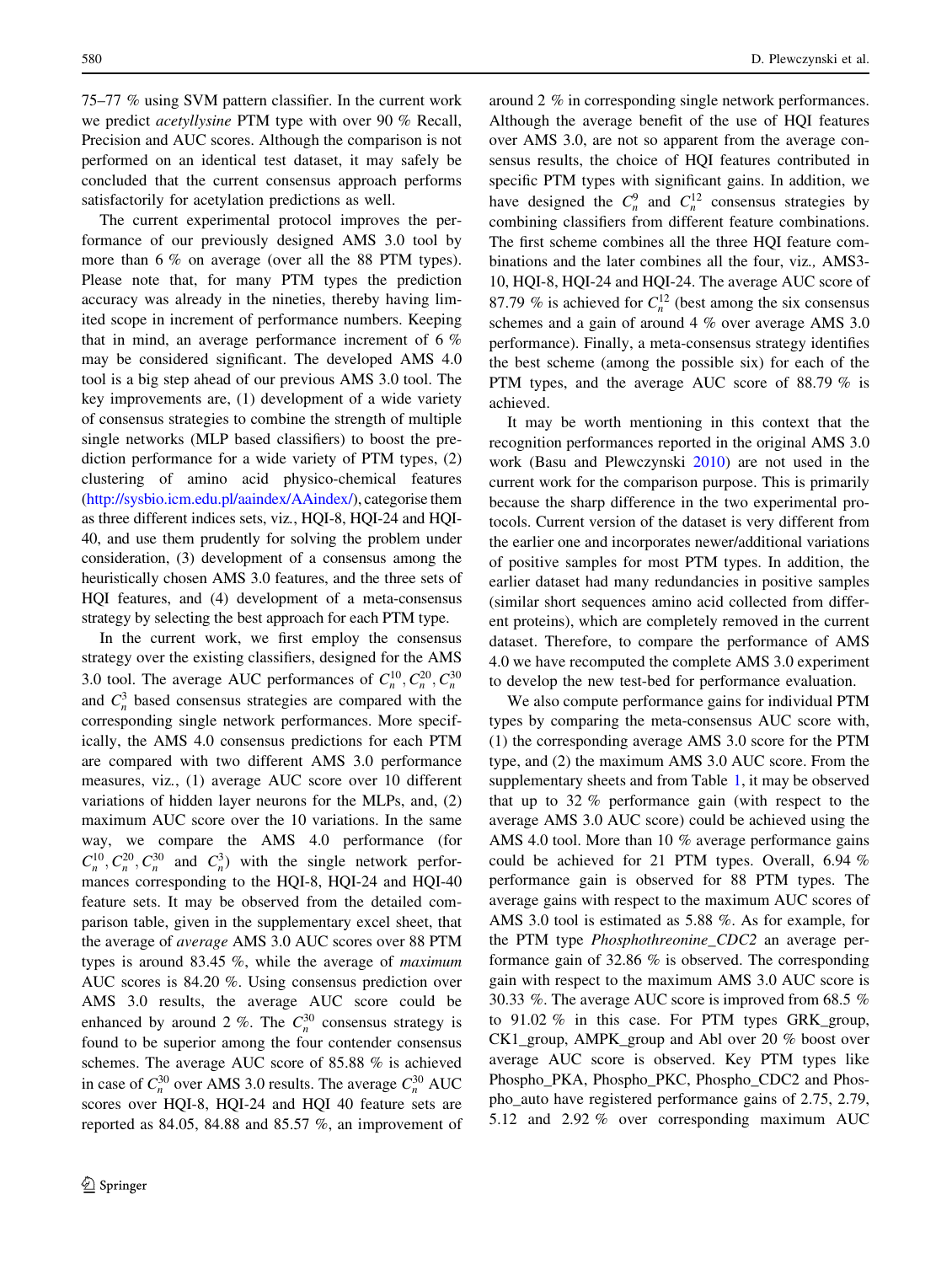<span id="page-8-0"></span>scores of AMS 3.0. In all these cases the AMS 3.0 performances were already in the range of 88-92 percent, thereby limiting the scope of high improvements. In case of some more PTM types like PKA\_group, PKB\_group, PKC group, CDK group and CK2 group the meta-consensus AUC scores could be enhanced up to 88.66, 93.38, 85.63, 95.01 and 88.23 %, respectively, with average gains of around 3 % over AMS 3.0. In general, for 88 different PTM types, performance gains could be achieved in almost all cases. However, for PTM types acetylglycine, Allysine, Cysteine\_amide and Cysteine\_methylsome, performance gain (over AMS 3.0) could not be achieved in the current work. Furthermore, in case of acetylserine and Pyrrolidone, the average performance could be improved marginally, but the maximum AUC score remains same as the corresponding AMS 3.0 scores. In future, we may need to explore these specific cases even further, by enriching the respective training and test databases and by selecting some additional features, to improve the results for these six PTM types.

## **Conclusions**

In the current work, we present the 2012 update of the AutoMotif Service (AMS) that predicts the wide selection of 88 different types of the single amino acid post-translational modifications (PTM) in protein sequences, using high quality indices (HQI) obtaining by automatic clustering of known indices extracted from AAindex database. In order to boost the overall prediction accuracy, a consensus is built using brainstorming technology that combines multi-objective instances of machine learning algorithm. Among different consensus strategies, the  $C_n^{12}$ consensus scheme is found to give superior results in comparison to the n-star consensus schemes, thereby justifying the choice of HQI features. Our software improves the average AUC score of the earlier version by close to 7 % as calculated on the test datasets of all 88 PTM types. It may be worth mentioning in this context that the consensus strategy always retains the prediction quality of the single network based prediction schemes. The consensus meta-learning methodology on the average boosts the AUC score up to around 89 % over all PTM types. The overall boost is however moderate because of limited improvement potential of the highly optimised networks for many PTM types. In many cases, the AUC scores of such single networks are already in excess of 90 %. In a nutshell, significant performance improvement for most PTM types could be achieved in the AMS 4.0 software using the designed consensus strategy, without losing quality for the others, giving added value to the existing AMS 3.0 prediction software.

Acknowledgments SB is thankful to the Centre for Microprocessor Applications for Training Education and Research (CMATER) and PURSE project of Computer Science and Engineering Department, Jadavpur University, India, for providing necessary infrastructural facilities during the progress of the work. Authors also acknowledge the contributions of many students, researchers and colleagues of CMATER in developing several key modules of the training and prediction routines, now made available in public domain. The authors would like to thank Marcin Kierczak, PhD for his significant help with the automatic processing of the Swiss-Prot database, Prof. Marek Niezgódka and Dr Anna Trykozko for their support of the scientific visit of SB at ICM, University of Warsaw. This work was supported by EC OxyGreen (KBBE-2007-212281) 6FP project, as well as the Polish Ministry of Education and Science (N301 159735, N518 409238 and others). The calculations were performed in the Interdisciplinary Centre for Mathematical and Computational Modelling (ICM) at Warsaw University.

Open Access This article is distributed under the terms of the Creative Commons Attribution License which permits any use, distribution, and reproduction in any medium, provided the original author(s) and the source are credited.

#### References

- Bairoch A, Apweiler R (1999) The SWISS-PROT protein sequence data bank and its supplement TrEMBL in 1999. Nucleic Acids Res 27:49–54
- Basu S, Plewczynski D (2010) AMS 3.0: prediction of posttranslational modifications. BMC Bioinforma 11:210
- Bezdek JC (1981) Pattern recognition with fuzzy objective function algorithms. Plenum, New York
- Blom N, Gammeltoft S, Brunak S (1999) Sequence and structurebased prediction of eukaryotic protein phosphorylation sites. J Mol Biol 294:1351–1362
- Blom N, Sicheritz-Ponten T, Gupta R, Gammeltoft S, Brunak S (2004) Prediction of post-translational glycosylation and phosphorylation of proteins from the amino acid sequence. Proteomics 4:1633–1649
- Diella F, Cameron S, Gemund C, Linding R, Via A, Kuster B, Sicheritz-Ponten T, Blom N, Gibson TJ (2004) Phospho.ELM: a database of experimentally verified phosphorylation sites in eukaryotic proteins. BMC Bioinforma 5:79
- Diella F, Gould CM, Chica C, Via A, Gibson TJ (2008) Phospho.ELM: a database of phosphorylation sites–update 2008. Nucleic Acids Res 36:D240–D244
- Gnad F, Ren S, Choudhary C, Cox J, Mann M (2010) Predicting posttranslational lysine acetylation using support vector machines. Bioinformatics 26(13):1666–1668
- Gupta R, Brunak S (2002) Prediction of glycosylation across the human proteome and the correlation to protein function. Pac Symp Biocomput 7:310–322
- Gupta R, Jung E, Gooley AA, Williams KL, Brunak S, Hansen J (1999) Scanning the available Dictyostelium discoideum proteome for O-linked GlcNAc glycosylation sites using neural networks. Glycobiology 9:1009–1022
- Hjerrild M, Stensballe A, Rasmussen TE, Kofoed CB, Blom N, Sicheritz-Ponten T, Larsen MR, Brunak S, Jensen ON, Gammeltoft S (2004) Identification of phosphorylation sites in protein kinase A substrates using artificial neural networks and mass spectrometry. J Proteome Res 3:426–433
- Julenius K, Molgaard A, Gupta R, Brunak S (2005) Prediction, conservation analysis, and structural characterization of